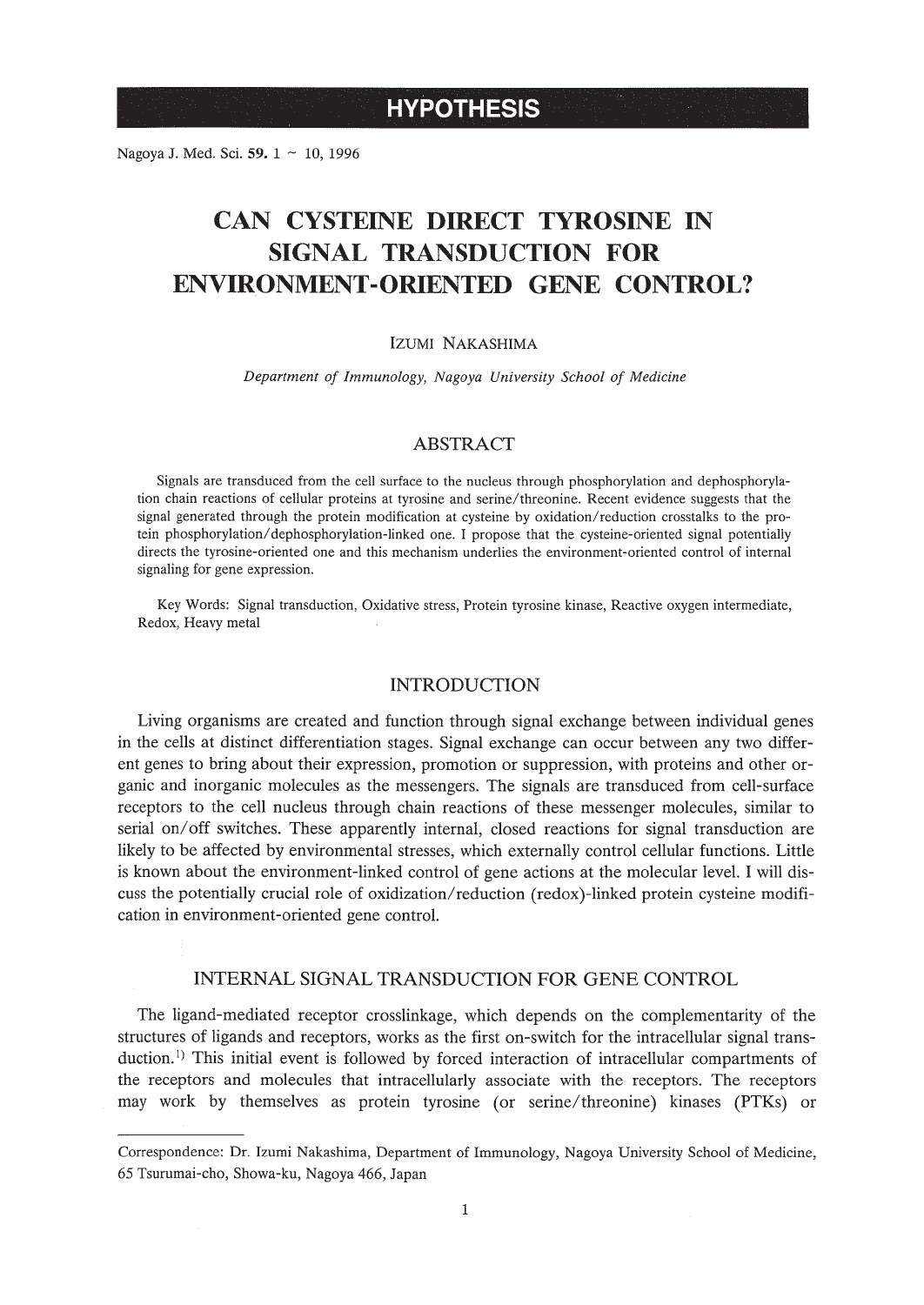#### Izumi Nakashima

phosphotyrosine (or phosphoserine/phosphothreonine) phosphatases (PTPases), or associate intracellularly with non-receptor type PTKs. Once these PTKs and PTPases are functionally mobilized or activated by receptor crosslinkage, they phosphorylate or dephosphorylate substrate proteins including other PTK molecules at tyrosine. This might cause conformational change in the substrate molecules, thereby regulating their functions. Protein phosphorylation and dephosphorylation at tyrosine also medicate association or dissociation of the two molecules that bear phosphorylated or dephosphorylated tyrosine and the specific acceptor domain for the phosphorylated tyrosine, named src homology-2  $(SH2).^{2-8}$ ) Activation of tyrosine kinases, which should occur after receptor crosslinkage, is frequently followed by activation of serine/threonine kinases such as protein kinase C  $(PKC)^{9,10}$  and mitogen-activated protein kinases (MAPKs).<sup>11,12)</sup> Phosphorylation and dephosphorylation of signal elements finally control the activities of transcription factors and cell cycle regulating elements.

## OXIDATIVE STRESS AND SIGNAL TRANSDUCTION

Interaction between cell surface receptors and their ligands, which initiates the intracellular signal delivery, is principally an internal event, except when the ligands are derived from the environment. Animals are, however subject to a number of environmental forces or stresses such as oxygen/oxidants, heat, ultraviolet rays, heavy metals, food and microorganisms (Fig. 1). Animal cells use oxygen by stepwisely reducing it to produce ATP, and a number of reactive oxygen intermediates (ROIs) are generated during this process. Many of the environmental stresses on the animals become oxidative stress because they promote generation of ROIs and related metabolites. For example, large amounts of ROIs are produced in phagocytes that have ingested invaders from the environment. This suggests that the internally regulated signal delivery may be modified by the oxidative stress or ROIs. The oxidative stress and ROIs are known to directly affect proteins, lipids and DNA for molecular damage.<sup>13</sup>) Recent studies have, however, revealed that different types of oxidative stress, caused by oxidants, nitric oxide-generating agents, alkylating agents, ultraviolet rays and heavy metals, all share in promoting or inhibiting the tyrosine phosphorylation of cellular proteins<sup>14-22</sup>) (Table 1). This suggests that the signal transduction elements are the target of the oxidative stress for modification.



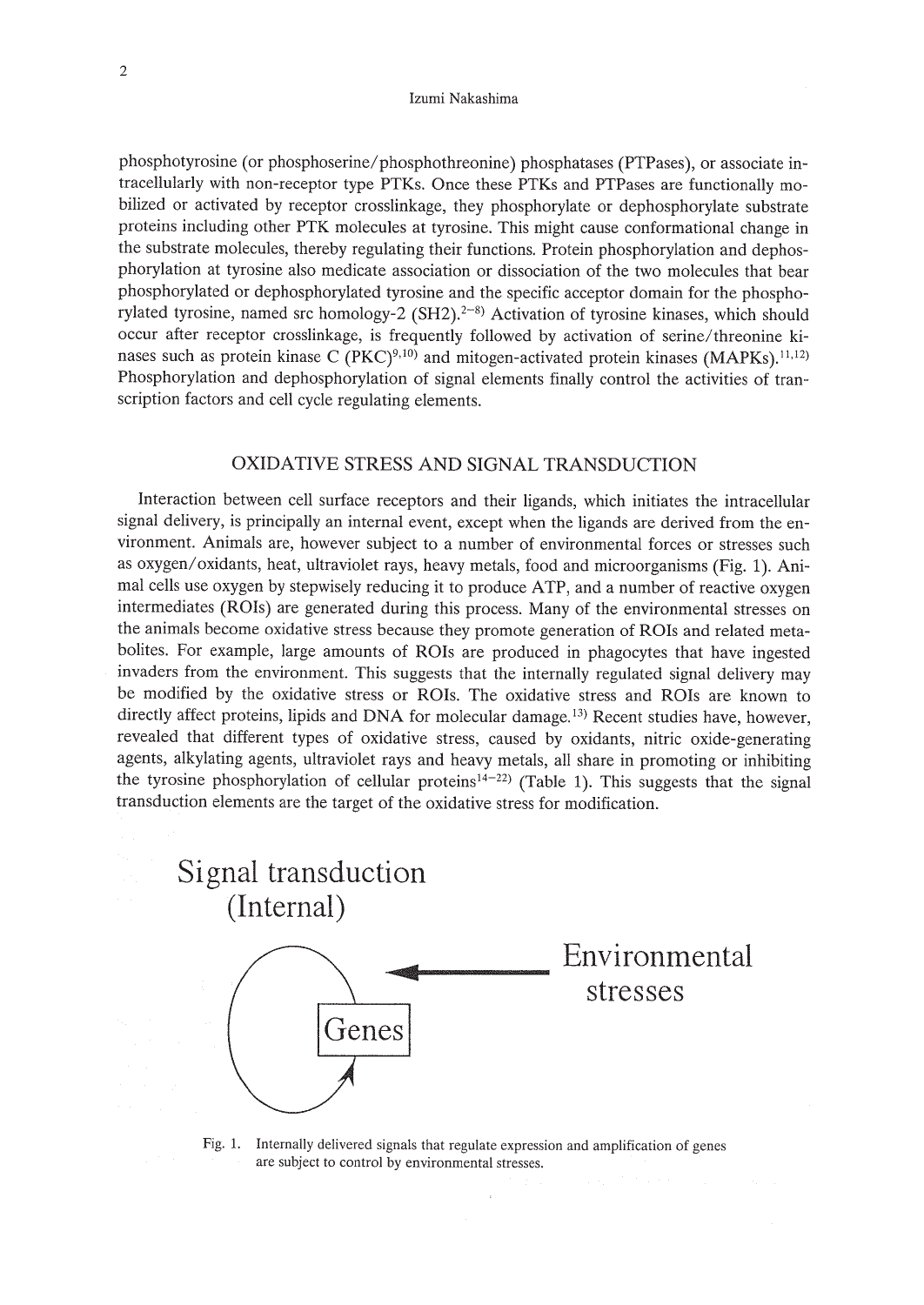| Oxidant<br>Heavy metal, NO<br>Heavy metal, MAA<br>Oxidant<br>Oxidant/IAA<br>Ultraviolet ray<br>Oxidant | Inactivation of PTPase<br>Modulation of PTPase activity<br>Cell surface triggering<br>Promotion of ligand-<br>dependent signal<br><b>NS</b><br>Aggregation of Ltk by<br>S-S bond<br><b>NS</b><br><b>NS</b><br><b>NS</b> | 14, 15<br>16, 17<br>18<br>19<br>$20 - 22$<br>24<br>49<br>50 |
|--------------------------------------------------------------------------------------------------------|-------------------------------------------------------------------------------------------------------------------------------------------------------------------------------------------------------------------------|-------------------------------------------------------------|
|                                                                                                        |                                                                                                                                                                                                                         |                                                             |
|                                                                                                        |                                                                                                                                                                                                                         |                                                             |
|                                                                                                        |                                                                                                                                                                                                                         |                                                             |
|                                                                                                        |                                                                                                                                                                                                                         |                                                             |
|                                                                                                        |                                                                                                                                                                                                                         |                                                             |
|                                                                                                        |                                                                                                                                                                                                                         |                                                             |
|                                                                                                        |                                                                                                                                                                                                                         |                                                             |
|                                                                                                        |                                                                                                                                                                                                                         |                                                             |
|                                                                                                        |                                                                                                                                                                                                                         | 51, 52                                                      |
| N <sub>O</sub>                                                                                         | Promotion of PTPase activity                                                                                                                                                                                            | 17                                                          |
| Heavy metal                                                                                            | Aggregation of cell surface<br>receptors by S-Hg-S bond                                                                                                                                                                 | $25 - 27$                                                   |
| Heavy metal                                                                                            | SH-modification of Src                                                                                                                                                                                                  | 54, 55                                                      |
| Harbimycin, NEM                                                                                        | SH-modification of Src                                                                                                                                                                                                  | 45, 46                                                      |
| <b>NEM</b>                                                                                             | blocking interaction between<br>CD4 and Lck                                                                                                                                                                             | 47                                                          |
| Heavy metal/oxidant                                                                                    | SH-modification of PTPase                                                                                                                                                                                               | $42 - 44$                                                   |
| N <sub>O</sub>                                                                                         | SH-modification of PKC                                                                                                                                                                                                  | 48                                                          |
| Oxidant                                                                                                | Activation in vivo                                                                                                                                                                                                      | $60 - 62$                                                   |
|                                                                                                        | Inhibition in vitro                                                                                                                                                                                                     | 63                                                          |
| Thioredoxin/Ref-1                                                                                      | Activation through reduction<br>of S-S bond                                                                                                                                                                             | $67 - 69$                                                   |
|                                                                                                        |                                                                                                                                                                                                                         | IAA: iodoacetamide                                          |

|  | Table 1. Recent reports on cysteine-oriented regulation of signal transduction. |  |  |  |  |
|--|---------------------------------------------------------------------------------|--|--|--|--|
|--|---------------------------------------------------------------------------------|--|--|--|--|

PTPase: phosphotyrosine phosphatase NEM: N-ethylmaleimide PKC: protein kinase C **IR:** ionizing radiation NO: nitrogen oxide-producing chemical ER: endoplasmic reticulum MAA: monoiodoacetic acid NS: not specifically explained

# CYSTEINE-ORIENTED VS. TYROSINE-ORIENTED PROTEIN MODIFICATION

Among several reactive residues on proteins, thiol (SH)-groups of cysteines are the central target of the redox reaction. 23) The cysteine-oriented redox reaction on protein molecules alters their status and structure through two mechanisms. First, it crosslinks two or more peptides with intermolecular S-S bonds. Second, it induces conformational changes in the molecules with intramolecular S-S bonds for adjacent SH-groups on the molecules. Both types of redox-linked protein modification are comparable to those of a tyrosine-mediated one, resulting from interand intra-molecular bonding between the phosphorylated tyrosine and its acceptor sequence on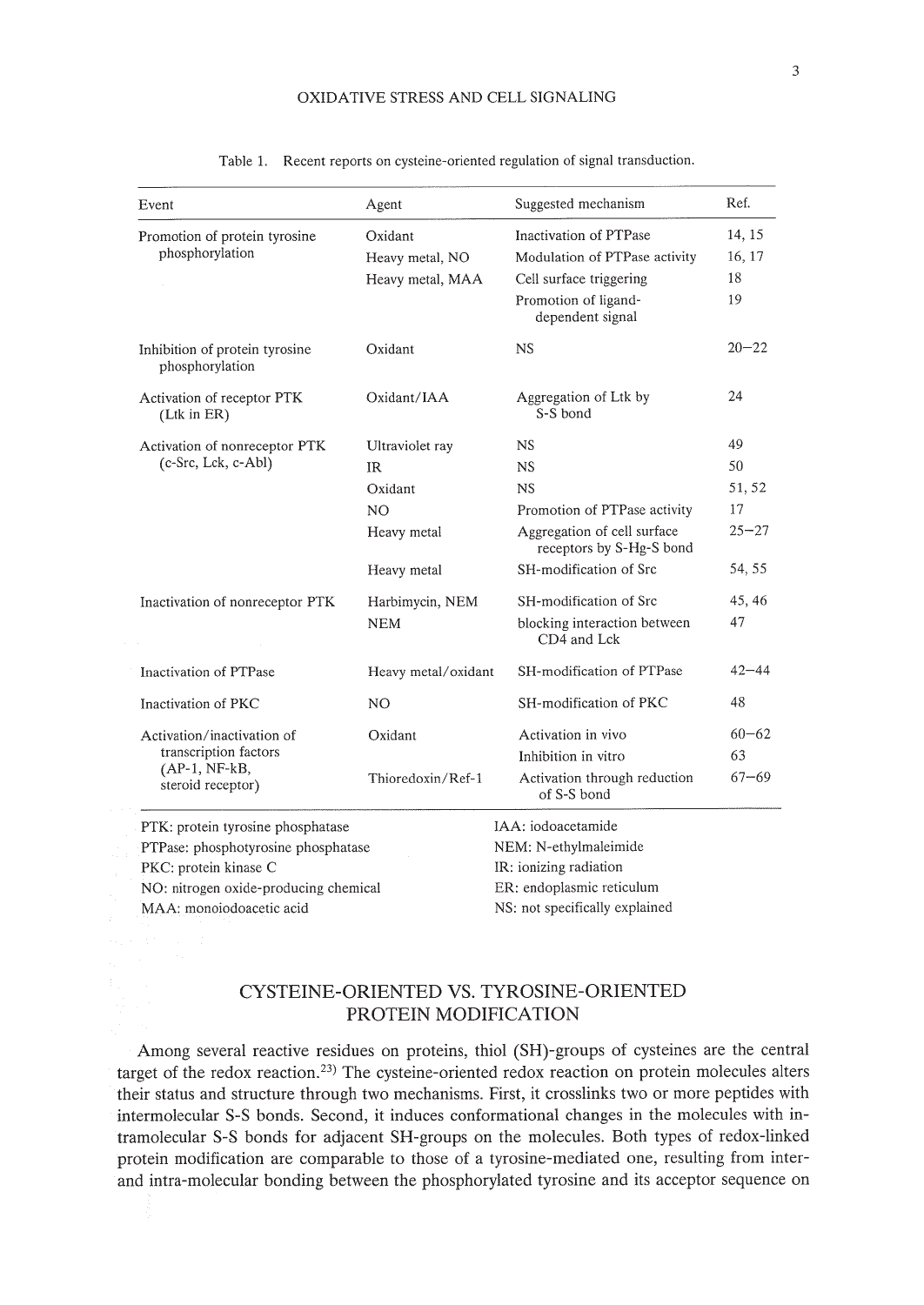# Protein modification



Fig. 2. Cysteine-oriented vs. tyrosine-oriented conformational changes of signal elements.

the SH2 domain<sup>4,8)</sup> (Fig. 2). The redox-linked cysteine-oriented protein modification therefore, probably fullfils the condition for working as an on/off switch of the signal transduction, just as the tyrosine-oriented modification does.

# CYSTEINE-ORIENTED RECEPTOR CROSSLINKAGE AND ACTIVATION OF PTKs

Ben-Neriah and his colleagues<sup>24)</sup> reported that intracellularly inoculated oxidants and alkylating agents induced aggregation and activation of the receptor type PTKs in the endoplasmic reticulum. This was a result of the formation of intermolecular S-S bonds between the two PTK molecules, potentially catalized by protein disulfide isomerase. Independently, we provided evidence that the redox reaction might affect cell surface receptors for initiating signal transduction from the cell surface to the nucleus<sup>18,25-27)</sup> (Table 1). The study was carried out using  $Hg^{2+}$ , a well-known SH-reagent with an extraordinally high association constant to cysteine SH-groups and able to replace the S-S bond with the functionally equivalent S-Hg-S bond.<sup>28-32)</sup> We showed that exposure of murine T lymphocytes to  $Hg^{2+}$  in vitro induces high grade phoshorylation of cellular proteins at tyrosine, and activation of Lck kinase, a nonreceptor PTK of the Src family. These events were accompanied by aggregation of a number of cell surface proteins including CD3 (a signal transducing element in the T cell receptor complex), CD4, CD45 (receptor type tyrosine phosphatase) and Thy-l (glycosylphosphatidylinositol (GPI)-anchored cell membrane protein).25) Both tyrosine phosphorylation promotion of cellular proteins and aggregation of cell surface proteins seemed to be mediated by the reaction between SH-groups on cell surface proteins and  $Hg^{2+}$ , because reducing or SH-group-donating reagents neutralized the  $Hg^{2+}$  action. Evidence was further produced that the primary target of  $Hg^{2+}$  for promotion of protein tyrosine phosphorylation includes cell surface GPI-anchored proteins.<sup>27)</sup> GPI anchored proteins are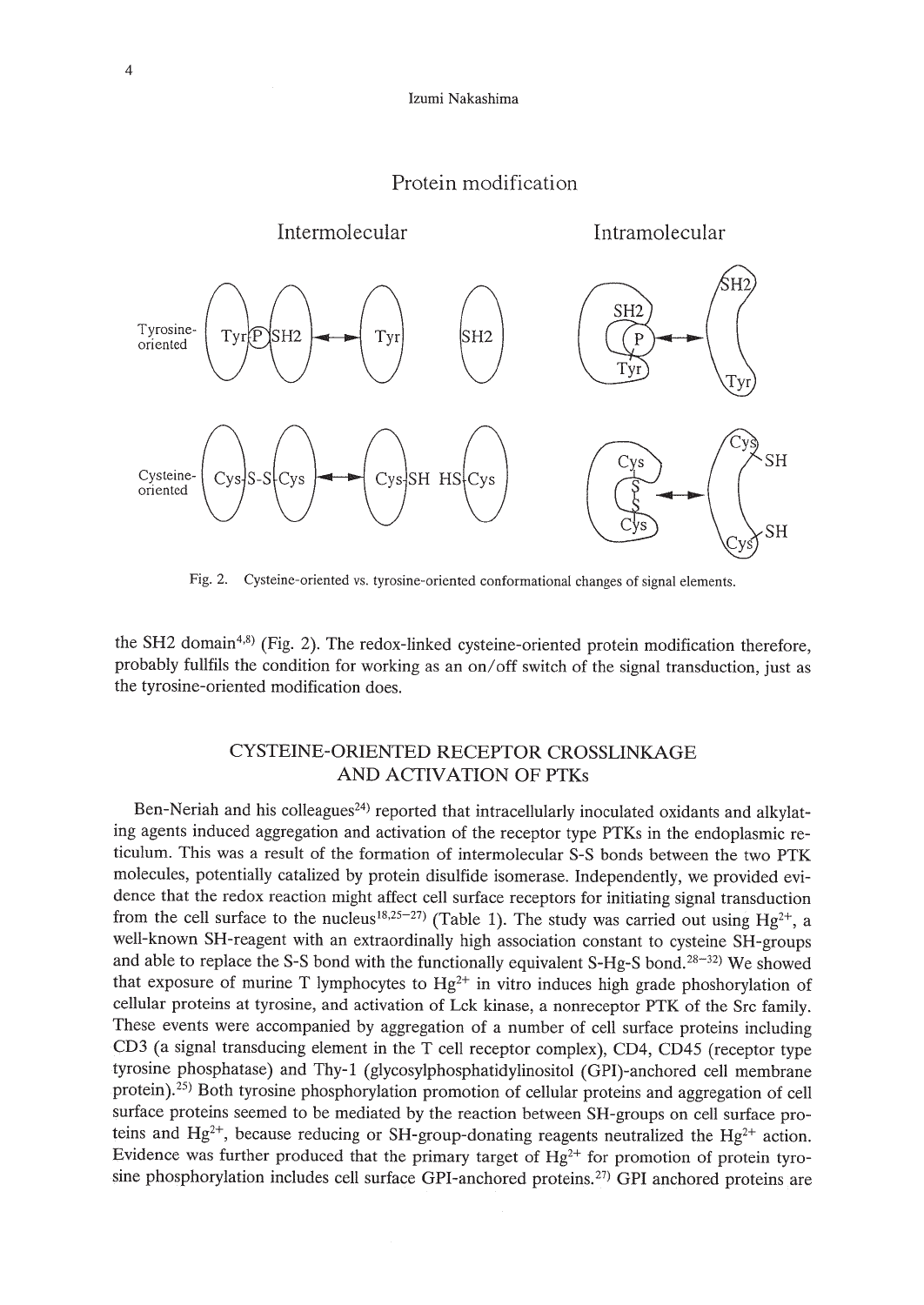known to associate with nonreceptor PTKs such as Lck and Src kinases across plasma membrane,<sup>33)</sup> and to transmit signals for cell activation.<sup>34-36)</sup> In earlier experiments, we co-crosslinked both T cell receptors and Thy-l as a GPI-anchored protein with appropriate antibodies, and found that the two cell membrane proteins worked synergistically to deliver a high grade signal for extensive protein tyrosine phosphorylation and activation of Lck kinase.<sup>36,37</sup>) Based on these observations, we speculated that heterogeneous crosslinkages of multiple transmembrane and GPI-anchored proteins through S-Hg-S bonds are capable of generating extraordinarily high grade signals to activate PTKs.<sup>25)</sup> Correspondingly, Murakami et al.<sup>38)</sup> recently showed that crosslinkage of interleukin-6 receptors (IL-6R) by IL-6 as an inflammatory cytokine induces dimerization of gp130 (the signal transducing element of IL-6R) through an S-S bond, and this dimerization is associated with activation of nonreceptor PTKs. By analyzing the mechanism of activation of the ret proto-oncogene<sup>39,40</sup>) by multiple endocine neoplasia 2A mutations, Asai et a1.<sup>41</sup> ) also showed that dimerization of the Ret kinase proteins through a *ret* mutation-linked S-S bond underlies their constitutive activation in the neopolasm. These reports support the view that dimerization or aggregation of cell surface receptor proteins through S-S bonds (or S-S bonds-replacing S-X-S bonds) is widely involved physiologically and pathologically in the initial mechanism of cell signaling.

# PTPases AND PTKs AS THE TARGETS OF CYSTEINE-ORIENTED MODIFICATION

The S-S bond or S-Hg-S bond-mediated receptor crosslinkage may promote mutual interaction of intracellular elements that associate with the intracellular compartments of the cell membrane receptors for activation or regulation. The receptor crosslinkage, whether or not it is mediated by redox mechanism, might also promote production of ROls in the cell, possibly through a protein phosporylation-dependent signaling. These ROls could in turn affect the cell surface receptors and intracellular signal elements secondarily for the SH-modification as a potential signal amplifying mechanism. Thus, intracellular signal elements could be the targets of both intracellularly introduced oxidants and the secondarily generated ROls (Table 1). It was first suggested that this signal pathway operated on PTPases,15,42-44) known to be sensitive to  $SH$ -reagents in vitro for inactivation.<sup>43)</sup> Herbimycin A and some alkylating reagents have also been shown to directly affect Src and Lck kinases for inactivation.45,46) Furthermore, alkylating agents might inhibit the kinase activity by blocking the interaction between CD4 and Lck, $47$ ) and nitric oxide or nitric oxide-generating agents could inactivate PKC in vitro.48) These observations raised the possibility that nonreceptor PTKs and PKC are the direct target of the cysteineoriented regulation. On the other hand, ultraviolet rays,<sup>49</sup>) ionic radiation,<sup>50</sup>) oxidants<sup>51,52</sup>) and anoxia,53) when live cells are subjected to them, have been shown to upregulate the c-Src, Lck and c-Abl kinases. The molecular mechanism of the kinase activation by oxidizing agents in vivo,  $49-53$ ) and the contrast with the inactivation by SH-reagents in vitro,  $45,46$ ) have not been well-explained. Recently, we demonstrated for the first time that the catalytic activity of Src kinase is upregulated by the SH-modification of the kinase protein with  $Hg^{2+}$  in a cell-free system. 54,55) Correspondingly, Veillette et al. 56) reported that Lck kinase contains conserved cysteines crucial for enzymatic activity. Taken together, we speculate that the Src kinase bears the target structure for appropriate SH-modification to either upregulate or downregulate the kinase activity depending on the conditions.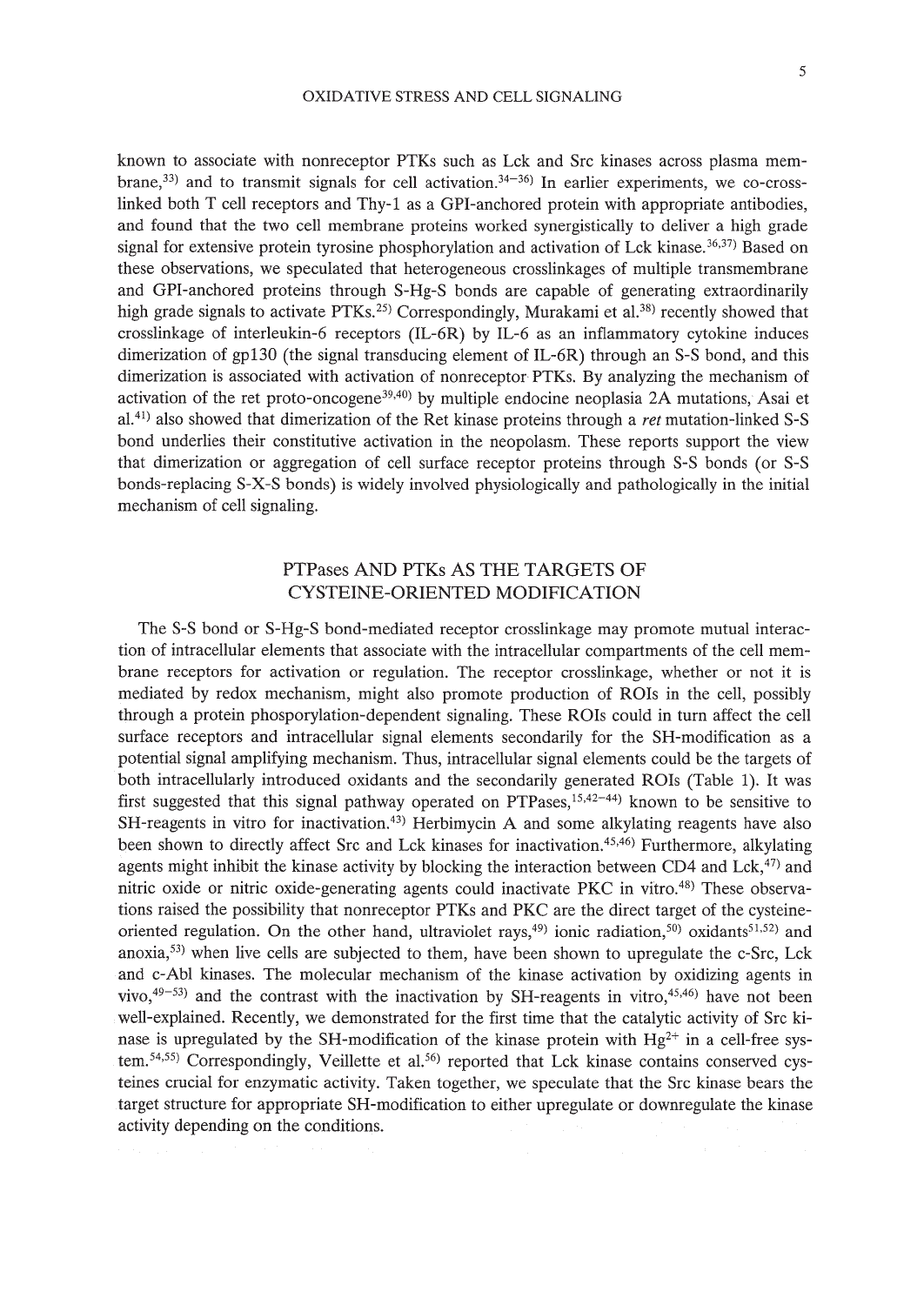

Fig. 3. Cysteine can direct tyrosine and serine/threonine on proteins in signal transduction.

# RELATION BETWEEN CYSTEINE-ORIENTED AND TYROSINE-ORIENTED SIGNALS

For the Hg<sup>2+</sup> model, we examined the relation of the redox-mediated cysteine-oriented regulation to the phosphorylation/dephosphorylation-dependent tyrosine-oriented control of Src kinase activity. Interestingly, activation of Src kinase by  $Hg^{2+}$  occurred independently of the regulation through phosphorylation/dephosphorylation of C-terminal Tyr-527 (the known regulatory site<sup>2-5)</sup>) of c-Src kinase, selectively promoting Tyr-416 (the known autophosphorylation site) phosphorylation without definite change in the phosphorylation level of Y527.54,55,57) We therefore proposed that the cysteine-oriented regulation could be upstream from the tyrosineoriented one.54,55) In other words, the cysteine may direct the tyrosine for cellular signal transduction (Fig. 3). This hypothetical principle underlies the action mechanism of the environmental stress controlling internal signal transduction.

### THE SECOND WAVB OF THE CYSTEINE-ORIENTED SIGNAL

The signal initially triggered by the cysteine-oriented mechanism should further drive the tyrosine-oriented and the serine/threonine-oriented signal pathways. They include the phosphorylation and activation of  $MAPK<sup>11,12</sup>$  and stress-activated protein kinases (SAPK/JNK)<sup>58,59)</sup> of the MAPK family, which phoshorylates and regulates transcription factors. Change in the activity of transcription factors is therefore expected following the oxidative stress-induced activation of PTKs. It has indeed been reported that transcription factors such as NF-kB could be activated in association with changes in the cellular redox status caused by oxidative stress.<sup>60-62</sup>) The DNA binding activity of NF-kB was shown, however, to be inhibited by treatment with oxidizing and alkylating agents in vitro.<sup>63)</sup> The stress-provoked signals induce production of stress proteins, such as superoxide dismutase<sup>64)</sup> and thioredoxin,<sup>65,66</sup>) which protect the cells from overly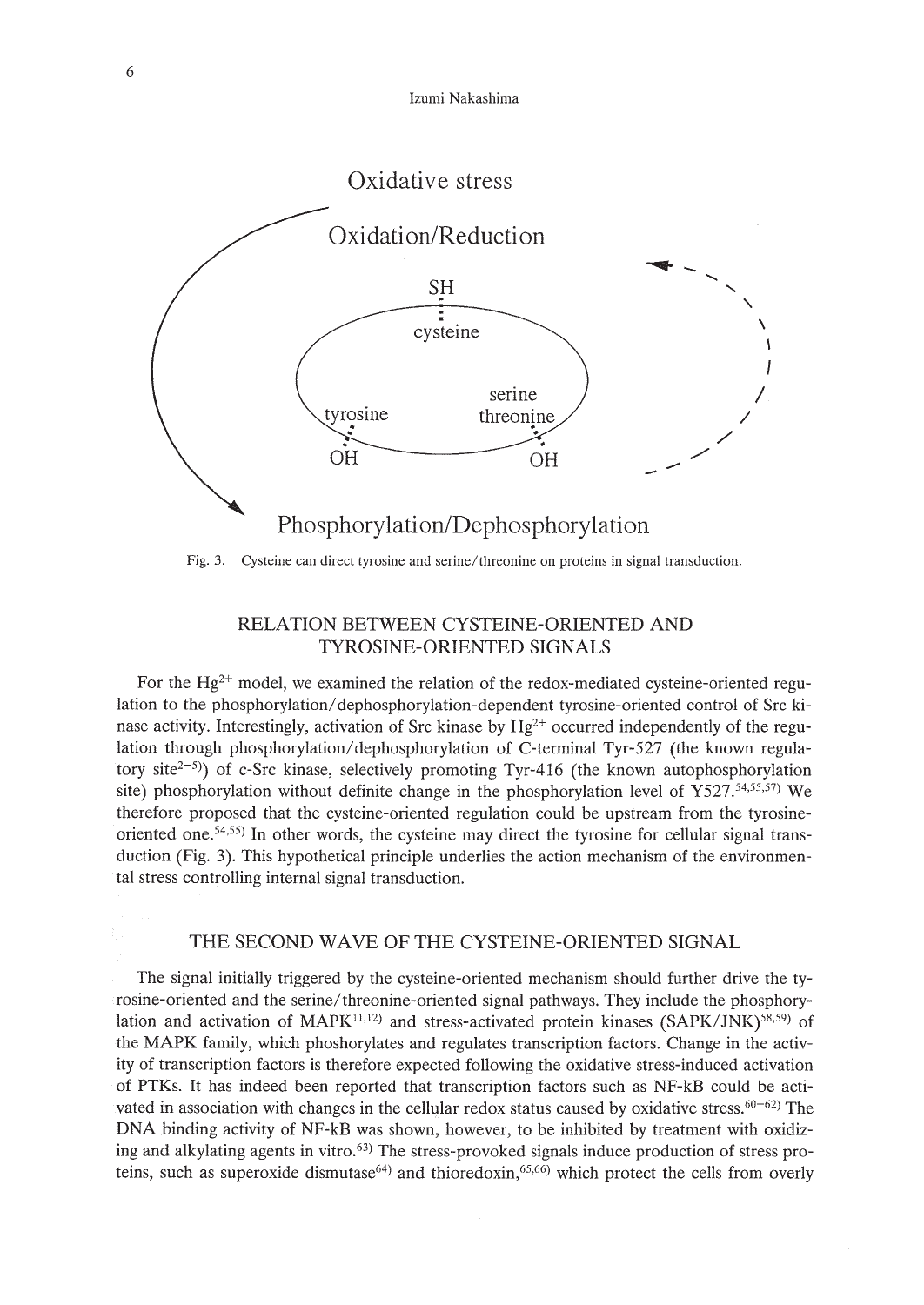high oxidative stress. The stress proteins could also provoke the second wave of redox signal that regulates the action of transcription factors, such as  $AP-1,^{(7)}$  NF-kB<sup>68)</sup> and corticosteroid receptors.<sup>69)</sup> This potentially switches the inactivated form bearing the S-S bond on conserved cysteins to the activated form with reduced SH-groups.

In concert with the sophisticated phosphorylation/dephosphorylation-dependent regulatory mechanism, the first and second stages of redox-linked control could ultimately decide the levels of gene expression and expansion for physiological and pathological cell growth and death. $25,70-72$ 

The view presented in this paper is mainly based on results of our recent study, obtained in collaboration with Drs. M. Pu, AA Akhand, M. Kato and K. Ohkusu in the Department of Immunology and Dr. M. Hamaguchi in the Laboratory of Molecular Pathology, Research Institute of Disease Mechanism and Control, Nagoya University School of Medicine.

### CONCLUDING REMARKS

In conclusion, I propose that the cysteine-oriented conformational change of signal elements works as a molecular on/off switch for signal transduction. This is an alternate to the known tyrosine-oriented or serine/threonine-oriented modification, and may even direct these for environmentally regulated internal signal transduction. In other words, the cysteines on proteins might be an open window to receive the "wind" of the environment, which promotes or regulates cellular functions.

### REFERENCES

- 1) Metzger, H,: Transmembrane signaling: the joy of aggregationJ. Immunol., 149, 1477-1487 (1992).
- 2) Cooper, J.A and King, CS.: Dephosphorylation or antibody binding to the carboxy terminus stimulates pp60<sup>c-src</sup>. Mol. Cell. Biol., 6, 4467–4477 (1986).
- 3) Cantley, L.C., Auger, K.R., Carpenter, C, Duckworth, B., Graziani, A, Kapeller, R. and Soltoff, S.: Oncogenes and signal transduction. Cell, 64, 281-302 (1991).
- 4) Koch, CA., Anderson, D., Moran, M.F., Ellis, C and Pawson, T.: SH2 and SH3 domains: elements that control interactions of cytoplasmic signaling proteins. Science, 252, 668-674 (1991).
- 5) Thomas, J.E., Soriano, P. and Brugge, J.S.: Phosphorylation of c-src on tyrosine 527 by another kinase. Science, 254, 568-571 (1991).
- 6) Weiss, A: T cell antigen receptor signal transduction: a tale of tails and cytoplasmic protein-tyrosine kinases. Cell, 73, 209-212 (1993),
- 7) Cooper, J.A and Howell, B.: The when and how of Src regulation. Cell, 73,1051-1054 (1993).
- 8) Pawson, T.: Protein modules and signaling networks. Nature, 373, 573-580 (1995).
- 9) Nishizuka, Y.: The molecular heterogeneity of protein kinase C and its implications for cellular regulation. Nature, 334, 661-665, (1988).
- 10) Iwamoto, T., Hagiwara, M., Hidaka, H., Isomura, T., Kioussis, D. and Nakashima, I.: Accelerated proliferation and interleukin-2 production of thymocytes by stimulation of soluble anti-CD3 monoclonal antibody in transgenic mice carrying a rabbit protein kinase C . 1. BioI. Chern., 267, 18644-18648, 1992.
- 11) Kyriakis, J.M., App, H., Zhang, X.F., Banerjee, P., Brautigan, D.L. and Rapp, U.R.: Raf-1 activates MAP kinase- kinase. Nature, 358, 417-421 (1992).
- 12) Rozakis-Adcock, M., Fernley, R., Wade, J., Pawson, T. and Bowtell, D.: The SH2 and SH3 domains of mammalian Grb2 couple the EGF receptor to the Ras activator mSos 1. Nature, 363, 83–85 (1993).
- 13) Fridovich, I.: The biology of oxygen radicals. Science, 201, 875-879 (1978).
- 14) Heffetz, D. and Zick, Y.:  $H_2O_2$  potentiates phosphorylation of novel putative substrates for the insulin receptor kinase in intact Fao cells. J. BioI. Chern., 264, 10126-10132 (1989).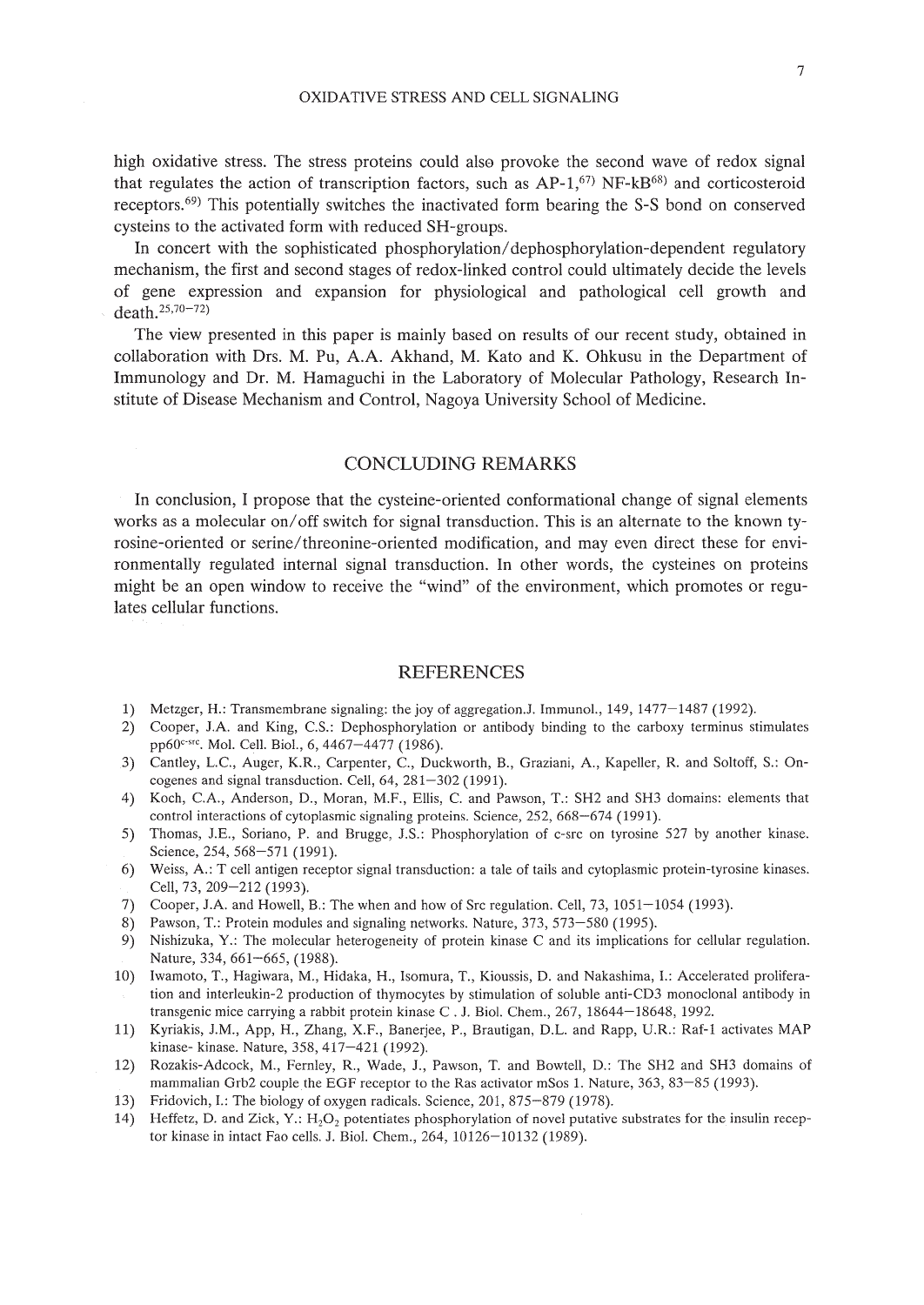#### Izumi Nakashima

- 15) Staal, F., Roederer, M., Anderson, M.T. and Herzenberg, L.A.: Redox regulation of NF-kB activation and therefore of HIV expression. In *Molecular basis of immune responses,* edited by Nariuchi, H., et aI., pp.89-102 (1993), Academic press, Tokyo, Japan.
- 16) Lander, H.M., Levine, D.M. and Novogrodsky, A.: Stress stimuli-induced lymphocyte activation. Cell. Immunol., 145, 146-155 (1992).
- 17) Lander, H.M., Sehajpal, P., Levine, D.M. and Novogrodsky, A.: Activation of human peripheral blood mononuclear cells by nitric oxide-generating compounds. J. Immunol., 150, 1509-1516 (1993).
- 18) Rahman, S.M.J., Pu, M., Hamaguchi, M., Iwamoto, T., Isobe, K. and Nakashima, 1.: Redox-linked ligand-independent cell surface triggering for extensive protein tyrosine phosphorylation. FEBS Lett., 317, 35-38 (1993).
- 19) Ma, L., Pu, M., Yi, H., Akhand, A.A., Obata, N., Ohkusu, K., Kato, M., Iwamoto, T., Isobe, K., Hamaguchi, M. and Nakashima, 1.: Multiphasic modulation of signal transduction into T lymphocytes by monoiodoacetic acid as a sulfhydryl reagent. J. Cell. Biochem., 59, 33-41 (1995).
- 20) Rozsnyay, Z., Sarmay, G. and Gergely, J.: Phenylarsine oxide (PAO) blocks antigen receptor-induced calcium response and tyrosine phosphorylation of a distinct group of proteins. FEBS Lett., 337, 197-205 (1993).
- 21) Anel, A., Mescher, M.F. and Kleinfeld, A.M.: Activated adhesion of CTL to MHC class I but not to fibronectin is inhibited by cis unsaturated fatty acids and phenylarsine oxide. J. Immunol., 155, 1039-1-46 (1995).
- 22) Flescher, E., Ledbetter, lA., Schieven, G.L., Vela-Roch, N., Fossum, D., Dang, H., Ogawa, N. and Talal, N.: Longitudinal exposure of human T lymphocytes to weak oxidative stress suppresses transmembrane and nuclear signal transduction. J. Immunol., 153,4880-4890 (1994).
- 23) Ziegler, D.M.: Role of reversible oxidation-reduction of enzyme thiols-disulfides in metabolic regulation. Ann. Rev. Biochem. 54, 305-329 (1985).
- 24) Bauskin, A.R., Alkalay, 1. and Ben-Neriah, Y.: Redox regulation of a protein tyrosine kinase in the endoplasmic reticulum. Cell, 66, 685-696 (1991).
- 25) Nakashima, 1., Pu, M., Nishizaki, N., Rosila, 1., Ma, L., Katano, Y., Ohkusu, K., Rahman, S.M.J., Isobe, K., Hamaguchi, M. and Saga, K.: Redox mechanism as alternative to ligand binding for receptor activation delivering dysregulated cellular signals. J. Immunol., 152, 1064-1071 (1994).
- 26) Katano, Y., Pu, M., Akhand, A.A., Hamaguchi, M., Koga, Y., Isobe, K., Fukuda, Y., Hayakawa, T. and Nakashima, 1.: Evidence of redox-linked signaling for producing a giant signal complex. J. Cell. Biochem., 57, 432-439 (1995).
- 27) Pu, M., Ma, L., Ohkusu, K., Isobe, K., Taguchi, R., Ikezawa, H., Hamaguchi, M. and Nakashima, 1.: Direct evidence of involvement of glycosylphosphatidylinositol-anchored proteins in the heavy metal-mediated signal delivery into T lymphocytes. FEBS Lett., 361, 295-298 (1995).
- 28) Stricks, W. and Kolthoff, 1.M.: Reactions between mercuric mercury and cysteine and glutathione. Apparent dissociation constants, heats and entropies of formation of various forms of mercuric mercapto-cysteine and -glutathione. J. Am. Chern. Soc., 75, 5673-5680 (1953).
- 29) Simpson, R.B.: Association constrants of methylmercury with sulfhydryl and other bases. J. Am. Chern. Soc., 83,4711-4717 (1961).
- 30) Steer, M.L., Tal, N. and Levitzki, A.: The role of sulfhydryl groups in the action and structure of mammalian u-amilase. Biochim. Biophys. Acta, 334, 389-397 (1974).
- 31) Sperling, R., Burstein, Y. and Steinberg, 1.Z.: Selective reduction and mercuration of cystine IV-V in bovine pancreatic ribonuclease. Biochemistry, 8, 3810-3820 (1969).
- 32) Utschig, L.M., Bryson, J.W. and O'Halloran, T.V.: Mercury-199 NMR of the metal receptor site in MerR and its protein-DNA complex. Science, 268, 380-385 (1995).
- 33) Stefanova, 1., Horeji, V., Ansotegui, I.J., Knapp, W. and Stockinger, H.: GPI-anchored cell surface molecules complex to protein tyrosine kinases. Science, 254,1016-1021 (1993).
- 34) Kroczek, R.A., Gunter, K.c., Germain, R.N. and Shevach, E.M.: Thy-l functions as a signal transduction molecule in T lymphocytes and transfected B lymphocytes. Nature, 322, 181-184 (1986).
- 35) Rahman, S.M.J., Pu, M., Zhang, Y.-H., Hamaguchi, M., Iwamoto, T., Taguchi, R., Ikezawa, H., Isobe, K., Yoshida, T. and Nakashima, 1.: Delivery of accessory signal for cell activation by exogeneous phosphatidylinositol-specific phospholipase C. FEBS Lett., 303, 193-196 (1992).
- 36) Nakashima, 1., Zhang, Y.-H., Rahman, S.M.J., Yoshida, T., Isobe, K., Ding, L., Iwamoto, T., Hamaguchi, M., Ikezawa, H. and Taguchi, R.: Evidence of synergy between Thy-l and *CD3/TCR* complex in signal deliver to murine thymocytes for cell death. J. Immunol., 147, 1153–1162 (1991).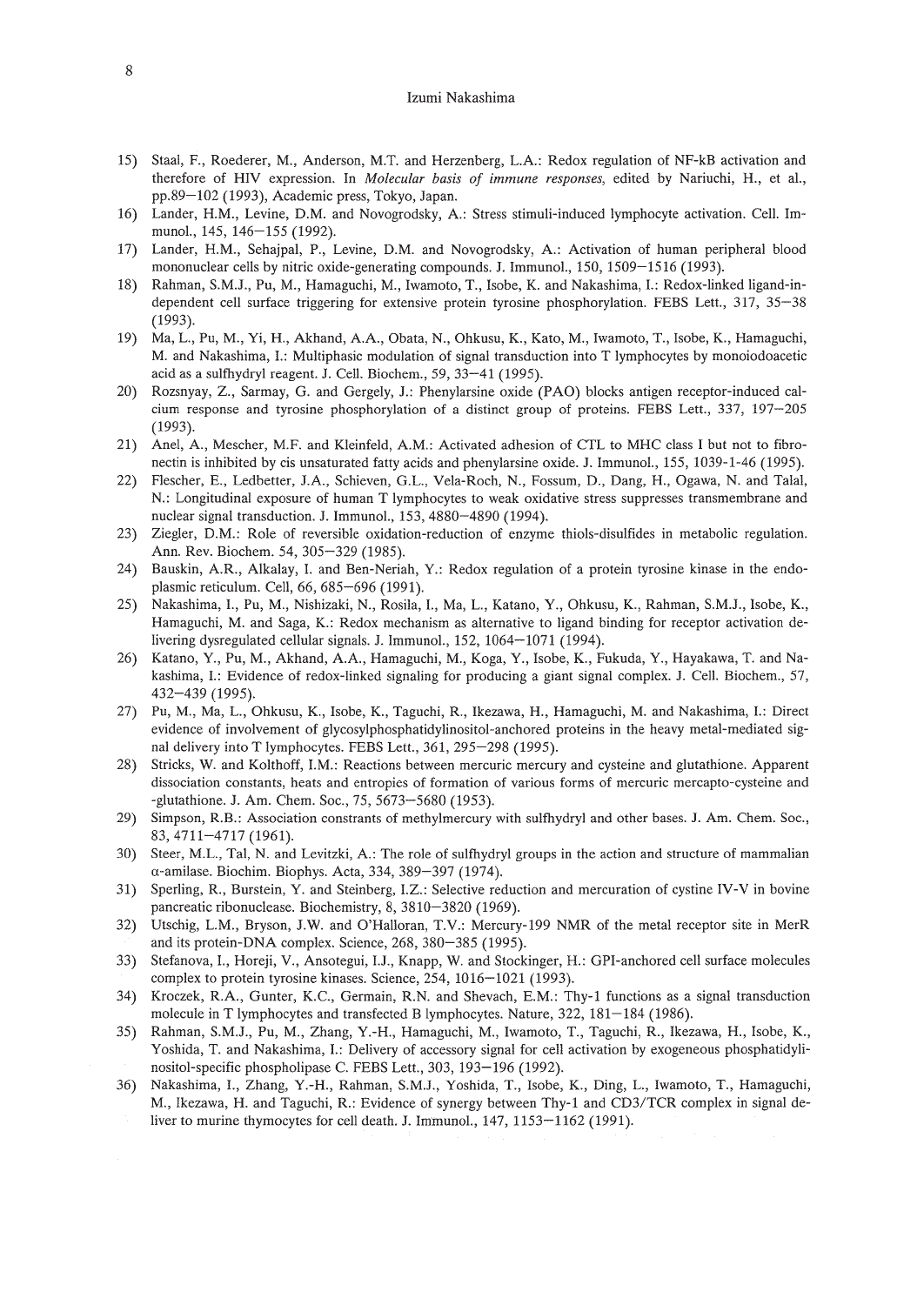- 37) Nakashima, I., Pu, M., Hamaguchi, M., Iwamoto, T., Rahman, S.M.J., Zhang, Y.-H., Kato, M., Ohkusu, K., Katano, Y., Yoshida, T., Koga, Y., Isobe, K. and Nagase, F.: Pathway of signal delivery to murine thymocytes triggered by co-crosslinking CD3 and Thy-l for cellular DNA fragmentation and growth inhibition. J. Immuno!., 151,3511-3520 (1993).
- 38) Murakami, M. et a!.: IL-6-induced homodimerization of gp130 and associated activation of a tyrosine kinase. Science, 260, 1808-1810 (1993).
- 39) Takahashi, M., Asai, N., Iwashita, T., Isomura, T., Miyazaki, K. and Matsuyama, M.: Characterization of ret protooncogene products expressed in mouse L cells. Oncogene, 8, 2925-2929 (1983).
- 40) Iwamoto, T., Taniguchi, M., Asai, N., Ohkusu, K., Nakashima, I. and Takahashi, M.: cDNA cloning of mouse *ret* proto-oncogene and its sequence similarity to the cadherin superfamily. Oncogene, 8, 1087-1091 (1993).
- 41) Asai, N., Iwashita, T., Matsuyama, M. and Takahashi, M.: Mechanism of activation of the ret protooncogene bymultiple endocrine neoplasia 2A mutations. Mo!. Cel!. BioI., 15, 1613-1619 (1995).
- 42) Garcia-Morales, P., Minami, Y., Luong, E., Klausner, R.D., and Samelson, L.E.: Tyrosine phosphorylation in T cells is regulated by phosphatase activity: studies with pheylarsine oxide. Proc. NAt. Acad. Sci. USA, 87, 9255-9259 (1990).
- 43) Gerge, R.J. and Parker, C.W.: Preliminary characterization of phosphotyrosine phosphatase activities in human peripheral blood lymphocytes: identification of CD45 as a phosphotyrosine phosphatase. J. Cel!. Biochem., 42, 71-81 (1990).
- 44) Atkinson, T.P., Lee, c.-W., Rhee, S.G. and Hohman, R.J.: Orthovanadate induces translocation of phospholipase C-1 and -2 in permeabilized mast cells. 1. Immuno!., 151, 1448-1455 (1993).
- 45) Uehara, Y., Fukazawa, H., Murakami, Y. and Mizuno, S.: Irreversible inhibition of v-src tyrosine kinase activity by herbimycin A and its abrogation by sulfhydryl compounds. Biochem. Biophys. Res. Commun., 163, 803-809 (1989).
- 46) Fukazawa, H., Uehara, Y., Murakami, Y., Mizuno, S., Hamada, M. and Takeuchi, T.: Labeling of v-Src and BCR-ABL tyrosine kinases with [14C)herbimycin A and its use in the elucidation of the kinase inactivation mechanism. FEBS Lett., 340,155-158 (1994).
- 47) Kanner, S.8., Kavanagh, T.J., Grossmann, A., Hu, S.-L., Bolen, J.B., Rabinovitch, P.S. and Ledbetter, J.A.: Sulfhydryl oxidation down-regulates T-cell signaling and inhibits tyrosine phosphorylation of phospholipase Cyl. Proc. Nat. Acad. Sci. USA, 89, 300-304 (1992).
- 48) Gopalakrishna, R., Chen, Z.H. and Gundimeda, U.: Nitric oxide and nitric oxide-generating agents induces a reversible inactivation of protein kinase C activity and phorbol ester binding. J. BioI. Chern., 268, 27180-27185 (1993).
- 49) Devary, V., Gottlieb, R.A., Smeal, T. and Karin, M.: The mammalian ultraviolet response is triggered by activation of Src tyrosine kinase. Cell, 71,1081-1091 (1992).
- 50) Kharbanda, S., Ren, R., Pandey, P., Shafman, T.D., Feller, S.M., Weichselbaum, R.R. and Kufe, D.W.: Activation of the c-Abl tyrosine kinase in the stress response to DNA-damaging agents. Nature, 376, 785-788 (1995).
- 51) Nakamura, K., Hori, T., Sato, N., Sugie, K., Kawakami, T. and Yodoi, 1.: Redox regulation of a src family protein tyrosine kinase p56<sup>lck</sup> in T cells. Oncogene, 8, 3133-3139 (1993).
- 52) Hardwick, 1.S. and Sefton, B.M.: Activation of the Lck tyrosine protein kinase by hydrogen peroxide requires the phosphorylation of Tyr-394. Proc. Nat. Acad. Sci. USA, 92, 4527-4531 (1995).
- 53) Mukhopadhyay, D., Tsiokas, L., Zhou, X.-M., Foster, D., Brugge, J.S. and Sukhatme, V.P.: Hypoxic induction of human vascular endothelial growth factor expression through c-Src activation. Nature, 375, 577-581 (1995).
- 54) Pu, M., Hamaguchi, M., Sabe, S., Koike, T. and Nakashima, I.: Carboxyl-terminal tyrosine-independent redox-linked activation of Src kinases in vitro. submitted.
- 55) Nakashima, I., Pu, M., Hamaguchi, M., Akhand, A.A. and Kato, M.: Sulfhydryl-based regulation of Src family protein tyrosine kinases for cell growth and death. In Proceedings of the Jakarta International Cancer Con*ference,* edited by Berkel, H., Faculty Medicine University Press, Jakarta, in press.
- 56) Veillette, A., Dumont, S. and Fournel, M.: Conserved cysteine residues are critical for the enzymatic function of the lymphocyte-specific tyrosine protein kinase p56<sup>1ck</sup>. J. Biol. Chem., 268, 17547-17553 (1993).
- 57) Pu, M., Akhand, A.A., Kato, M., Koike, T., Hamaguchi, M. and Nakashima, I.: Aggregation promotion and activation of Src kinase by mercuric chloride through a redox-linked mechanism. submitted.
- 58) Davis, R.J.: MAPKs: new JNK expands the group. Trends Biochem. Sci., 19,470-473 (1994).
- 59) Derijard, B., Raingeaud, J., Barret, T., Wu, I.H., Han, J., Ulvitch, R.J. and Davis, R.J.: Independent human MAP-kinase signal transduction pathways defined by MEK and MKKisoforms. Science, 267, 682-685 (1995).